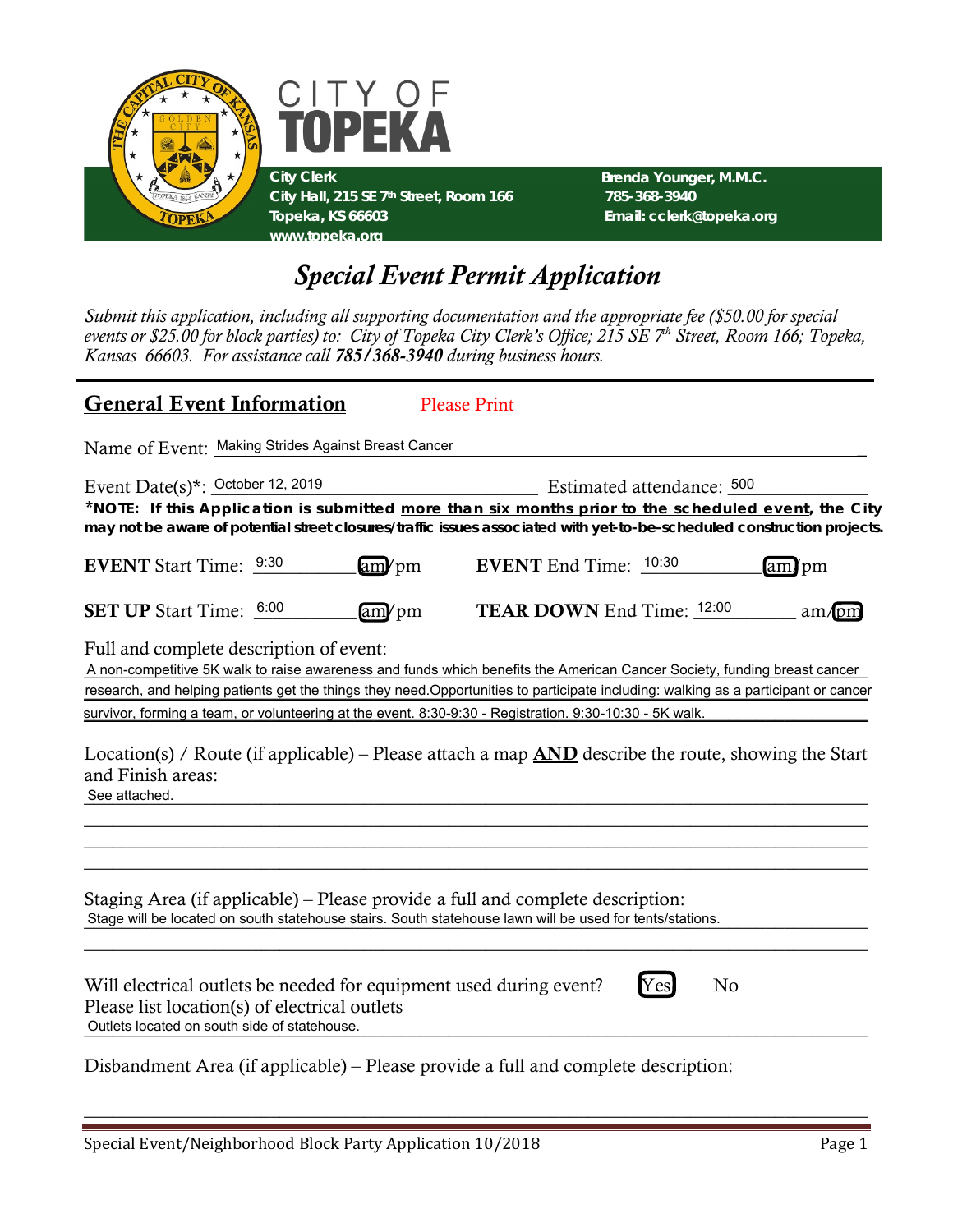| <b>Rain Date?</b>              | Yes | No.            |                                                   |  |
|--------------------------------|-----|----------------|---------------------------------------------------|--|
|                                |     |                | If yes, then $date(s)$ :                          |  |
| Fundraiser?                    | Yes | N <sub>o</sub> |                                                   |  |
|                                |     |                | If yes, then beneficiary: American Cancer Society |  |
| <b>Registration/Entry Fee?</b> |     | Yes            | No.                                               |  |
|                                |     |                | If yes, then amount:                              |  |
| <b>Noise Exception?</b>        |     | Yes            | $\rm{}[No]$                                       |  |
|                                |     |                | If yes, then Council District No.                 |  |

#### PLEASE CHECK ALL THAT APPLY TO YOUR EVENT:

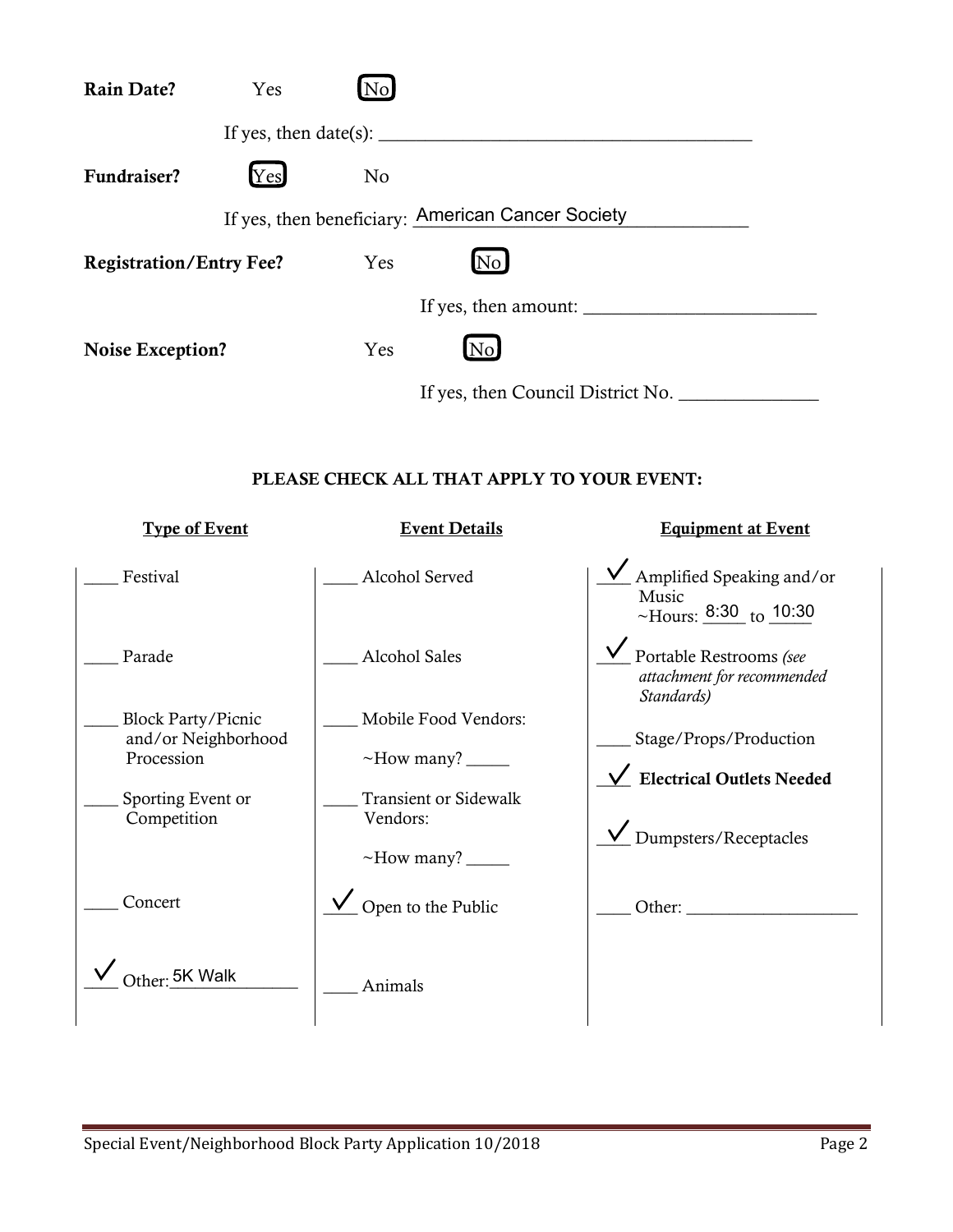### **Organization/Sponsor & its Authorized Representative Please Print**

| Name of Organization/Sponsor: American Cancer Society                                                                                                                                                                                                             |  |  |
|-------------------------------------------------------------------------------------------------------------------------------------------------------------------------------------------------------------------------------------------------------------------|--|--|
| Address: 1315 SW Arrowhead Road State: KS Zip: 66604                                                                                                                                                                                                              |  |  |
| Business Phone: 785.438.5610 Fax: 785.273.1503                                                                                                                                                                                                                    |  |  |
| Web Address of Organization/Sponsor: www.makingstrideswalk.org/topekaks                                                                                                                                                                                           |  |  |
| Name of Authorized Representative: Carolyn Zeller                                                                                                                                                                                                                 |  |  |
| Address: 1813 SW Village Drive State: KS Zip: 66604                                                                                                                                                                                                               |  |  |
|                                                                                                                                                                                                                                                                   |  |  |
| Email: carolyn.zeller@cancer.org entertainments and contact the contact of the contact of the contact of the contact of the contact of the contact of the contact of the contact of the contact of the contact of the contact                                     |  |  |
| <b>Primary On-Site Contact Person</b> Please Print                                                                                                                                                                                                                |  |  |
| Name: Carolyn Zeller                                                                                                                                                                                                                                              |  |  |
|                                                                                                                                                                                                                                                                   |  |  |
| Email: North and the second second second second second second second second second second second second second second second second second second second second second second second second second second second second secon                                    |  |  |
| $\frac{1}{2}$ and $\frac{1}{2}$ in the contract of $\frac{1}{2}$ in the contract of $\frac{1}{2}$ in the contract of $\frac{1}{2}$ in the contract of $\frac{1}{2}$ in the contract of $\frac{1}{2}$ in the contract of $\frac{1}{2}$ in the contract of $\frac{$ |  |  |

*\*NOTE: The authorized representative must be an individual who possesses full legal authority to sign this application and any subsequent documents on behalf of said entity. The primary on-site contact person must be an individual who can provide appropriate and effective (1) information to City personnel and (2) direction to event staff and volunteers during preparation for, as well as during the course of, the event.* 

#### Public Safety Considerations Please Print

|  |  | Will the organizer/sponsor ensure that fire hydrants remain unobstructed? [Yes] No |  |  |
|--|--|------------------------------------------------------------------------------------|--|--|
|--|--|------------------------------------------------------------------------------------|--|--|

Will the organizer/sponsor supply a First-Aid Station for the event? Yes No

If yes, then: Type: Nurse on-site Location: Tent located on south statehouse grounds

Will the organizer/sponsor engage **private** security to work the event? Yes [No]

If yes, then identify the provider: \_\_\_\_\_\_\_\_\_\_\_\_\_\_\_\_\_\_\_\_\_\_\_\_\_\_\_\_\_\_\_\_\_\_\_\_\_\_\_\_\_\_\_\_\_\_\_\_\_

*\*NOTE: Various City departments will conduct a full review of the proposed event from a public safety perspective and staff will provide associated requirements in a timely manner. Type III barricades are the minimum traffic control device required for all street closures. However, more advanced barricades may be required depending upon the particular facts and circumstances surrounding each event. It is important for the organizer/sponsor to understand that some type of barricade(s) will most likely be required for any type of special event.*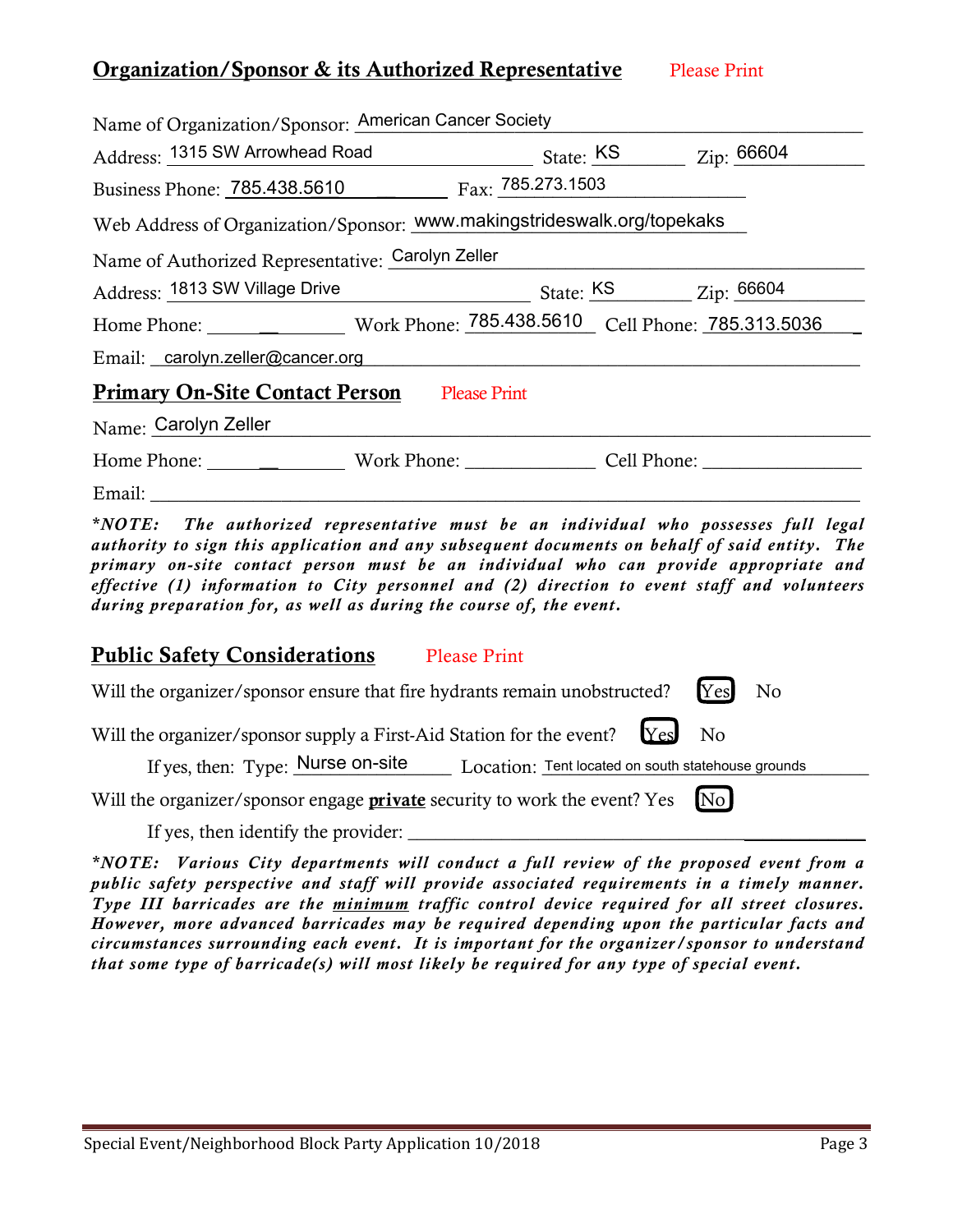# Traffic/Parking/Access Please Print

Will streets, sidewalks and/or intersections need to be closed for your event? [Yes] No

*\*NOTE: It is imperative that applicants are mindful of the manner in which notification is provided to residents and/or business owners/tenants who live and work within the surrounding area, including the timeliness of such notification, as these individuals will be affected in one way or another by the sponsor's event.* 

If yes, please list all known streets, sidewalks and/or intersections that you are requesting to close in conjunction with your event. *(\*Attach a complete site plan in accordance with TMC Section 12.70.050(b)(8))*

\_\_\_\_\_\_\_\_\_\_\_\_\_\_\_\_\_\_\_\_\_\_\_\_\_\_\_\_\_\_\_\_\_\_\_\_\_\_\_\_\_\_\_\_\_\_\_\_\_\_\_\_\_\_\_\_\_\_\_\_\_\_\_\_\_\_\_\_\_\_\_\_\_\_\_\_\_\_\_\_\_\_\_\_ See attached map. Intersections include: 10th from Harrison to Kansas. Kansas from 10th to 6th. 6th from Kansas to Jackson. \_\_\_\_\_\_\_\_\_\_\_\_\_\_\_\_\_\_\_\_\_\_\_\_\_\_\_\_\_\_\_\_\_\_\_\_\_\_\_\_\_\_\_\_\_\_\_\_\_\_\_\_\_\_\_\_\_\_\_\_\_\_\_\_\_\_\_\_\_\_\_\_\_\_\_\_\_\_\_\_\_\_\_\_ Jackson from 6th to 8th.

\_\_\_\_\_\_\_\_\_\_\_\_\_\_\_\_\_\_\_\_\_\_\_\_\_\_\_\_\_\_\_\_\_\_\_\_\_\_\_\_\_\_\_\_\_\_\_\_\_\_\_\_\_\_\_\_\_\_\_\_\_\_\_\_\_\_\_\_\_\_\_\_\_\_\_\_\_\_\_\_\_\_\_\_

Date(s) of street, sidewalk and/or intersection closures:  $10/12/2019$ 

Time(s) of street, sidewalk and/or intersection closures: Streets requested closed from 9:00-11:00am.

Set Up: From \_\_\_\_\_\_\_\_ to \_\_\_\_\_\_\_\_am/pm

Tear Down: From \_\_\_\_\_\_\_\_ to \_\_\_\_\_\_\_\_am/pm

Explain the specific method(s) by which you will notify residents and/or businesses that will be affected by the street, sidewalk and/or intersection closures, including notification dates: Postcard delivered/mailed to surrounding residents and businesses, notified two weeks before event date.

 $\_$  , and the set of the set of the set of the set of the set of the set of the set of the set of the set of the set of the set of the set of the set of the set of the set of the set of the set of the set of the set of th \_\_\_\_\_\_\_\_\_\_\_\_\_\_\_\_\_\_\_\_\_\_\_\_\_\_\_\_\_\_\_\_\_\_\_\_\_\_\_\_\_\_\_\_\_\_\_\_\_\_\_\_\_\_\_\_\_\_\_\_\_\_\_\_\_\_\_\_\_\_\_\_\_\_\_\_\_\_\_\_\_\_\_

**ALL APPLICANTS SHALL CONTACT A TRAFFIC CONTROL COMPANY FOR ALL TRAFFIC CONTROL DEVICES, APPLICANT SHALL HAVE THE COMPANY CALL TRAFFIC ENGINEERING AT LEAST 3 DAYS PRIOR TO EVENT AND CONFIRM ORDER HAS BEEN PLACED. IF YOU ARE SUPPLYING YOUR OWN BARRICADES YOU SHALL SEND THE NCHRP 350 OR MASH COMPLIANT CERTIFICATE TO CITY OF TOPEKA TRAFFIC ENGINEERING WITH A PHOTO OF THE DEVICES NO LATER THAN 10 DAYS PRIOR TO YOUR EVENT. FAILURE TO ORDER OR USE UNAPPROVED TRAFFIC CONTROL WILL RESULT IN EVENT CANCELLATION.**

**Traffic Control Company Contact Numbers: C-HAWKK – 1-785-542-1800 MATHER – 1-785-478-3780 TCS – 1-785-448-0402 CTCR – 1-785-232-8360** 

*\*NOTE: The special event organizer/sponsor is responsible for providing notice of street closures to all affected residents and/or businesses at least ten days prior to the event. If the City receives complaints related to lack of notice and deems that the notice provided was not appropriate given the particular facts and circumstances involved, approval of special event permits may be withheld in the future.*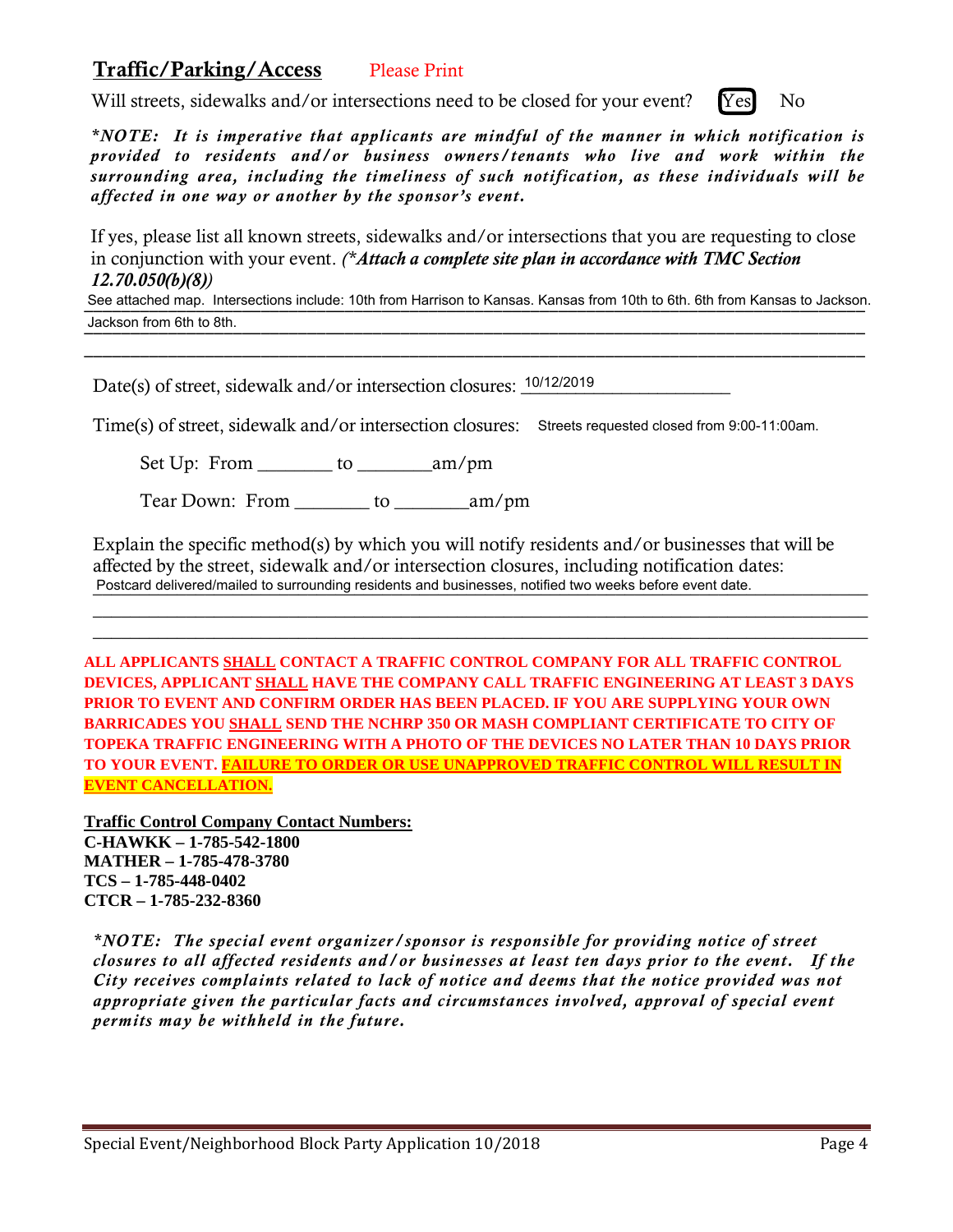Will sidewalk, transient or mobile food vendors be participating in your event? Yes [No]

If yes, please initial below to indicate that you have read and fully understand the requirements contained in TMC Section 12.70.060, which provide that the applicant: (i) submit the names of all sponsor-approved vendors to the city clerk at least forty-eight (48) hours prior to the event; (ii) ensure that each vendor receives written notification of their having been approved to participate; and (iii) ensure that each vendor displays such written notification in a prominent place (clearly visible to the public) during the time they are present at the event. \_\_\_\_\_\_\_\_\_\_\_\_ (initials)

Have you obtained the consent of each business owner to a sidewalk vendor operating in front of or adjacent to their businesses (if sidewalk vendors will be part of the event)? Yes No

*\*NOTE: City ordinance requires the special event organizer/sponsor to secure this consent prior to allowing a sidewalk vendor to operate in front of or adjacent to any business.*

## Clean up Please Print

Explain the specific methods by which you will clean up after your event, including your plan for removing all debris and disposing of all refuse:

\_\_\_\_\_\_\_\_\_\_\_\_\_\_\_\_\_\_\_\_\_\_\_\_\_\_\_\_\_\_\_\_\_\_\_\_\_\_\_\_\_\_\_\_\_\_\_\_\_\_\_\_\_\_\_\_\_\_\_\_\_\_\_\_\_\_\_\_\_\_\_\_\_\_\_\_\_\_\_\_\_\_\_\_

On-site volunteers will clean up all debris and trash. Trash cans and dumpsters will be rented.

Clean-Up personnel provided by:

*\*NOTE: The special event organizer/sponsor will be required to provide a deposit, (in an amount to be determined by designated City personnel depending upon the scale of the event). The purpose of the deposit is to ensure that normal traffic flow and access is restored to the area in a prompt manner and that the site(s) is returned to its former condition (normal wear and tear excepted). If not, the deposit will be forfeited and approval of special event permits may be withheld in the future. (1) All debris must be removed from the street(s) and/or rightof-way within thirty minutes after the ending time noted on the event permit; and (2) All other associated clean-up must be completed within 12 hours after the ending time noted on the event permit.* 

## **Insurance**

A special event applicant is required to provide an original Certificate of Liability Insurance evidencing an insurance policy from an insurance company authorized to do business in the State of Kansas, which provides general liability coverage for any "special event" (as defined in TMC Section 12.70.010) in an amount not less than \$500,000 combined single limit per occurrence for bodily injury and property damage and which names the City of Topeka as an Additional Insured with the same coverage as the Insured, without restrictions.

Notwithstanding the above, a block party applicant may opt instead to execute an indemnity/hold harmless agreement, in a form approved by the City, which would indemnify and hold the City harmless against all claims, damages or causes of action arising from the event (see TMC Section 12.70.080).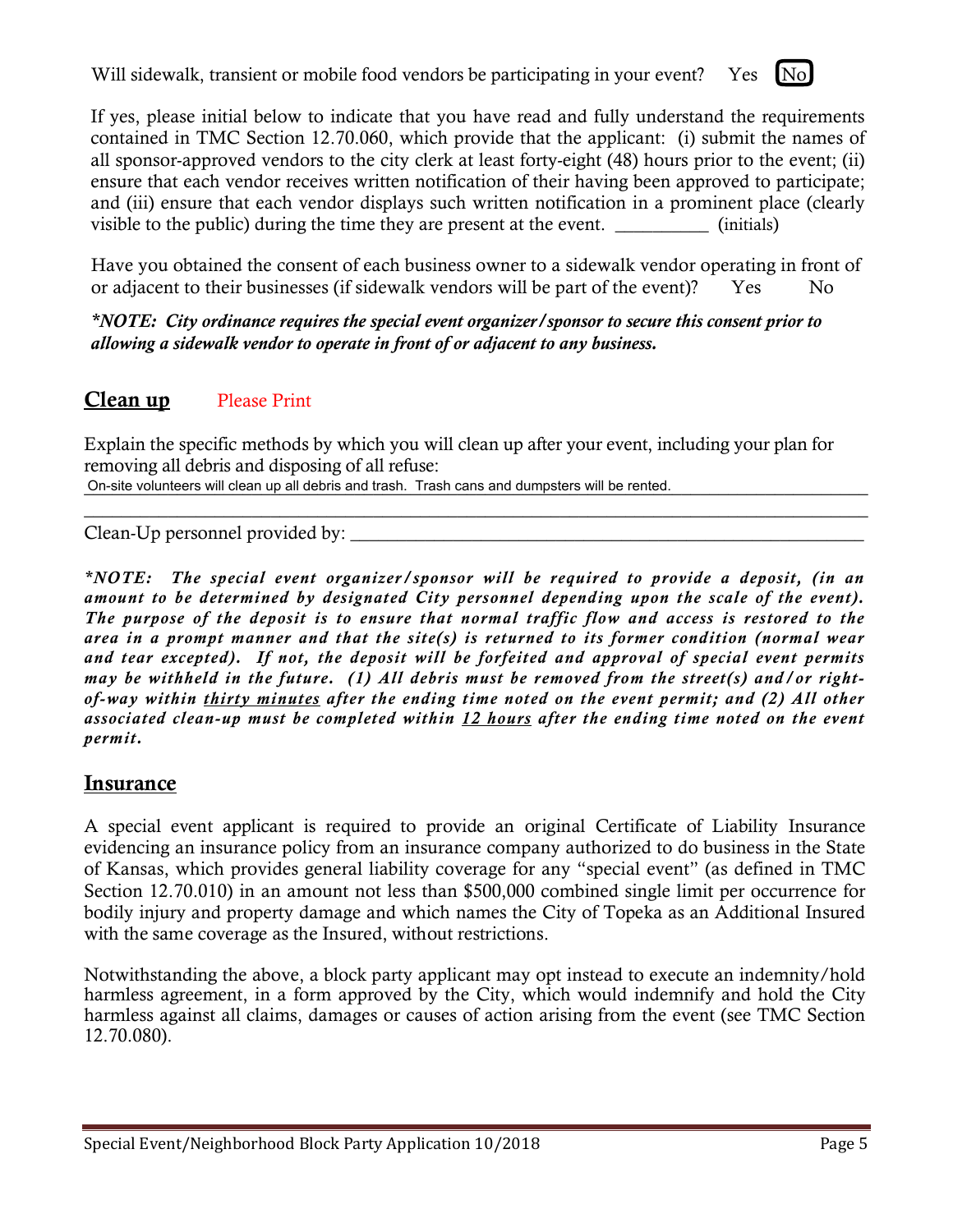#### Applicant's Statement of Agreement:

The information that I have provided herein is correct to the best of my information, knowledge and belief. I have read, understand and agree to abide by the rules and regulations included in this application and the Topeka Municipal Code, (including my obligations under the "Process and Instructions" section of this application). *I further understand that any permit that may be granted is not transferable and is revocable at any time at the absolute discretion of the City of Topeka*.

*I hereby affirm that the above information is true and fully understand that the issuance of a Special Event Permit is entirely contingent upon satisfactory compliance with all associated conditions and requirements.* 

I, the undersigned, agree to abide by the provisions in this application and the instructions attached hereto.

\_\_\_\_\_\_\_\_\_\_\_\_\_\_\_\_\_\_\_\_\_\_\_\_\_\_\_\_\_\_\_\_\_\_\_\_\_\_\_\_\_\_\_\_\_\_\_\_\_\_\_ Carolyn Zeller PRINTED NAME of authorized representative/applicant Carolyn Zeller

SIGNATURE of authorized representative/applicant Date

June 19, 2019

Please mail or deliver this completed application, along with any additional documentation required, to:

City Clerk's Office  $215$  SE  $7<sup>th</sup>$  Street, Room 166 Topeka, KS 66603

# *OFFICIAL USE ONLY*

| <b>City Clerk's Office</b>                                                  |                |
|-----------------------------------------------------------------------------|----------------|
|                                                                             |                |
| Date Non-Refundable Special Event Application Fee Received: _______________ |                |
|                                                                             | Fee Amount: \$ |
| Cash () Credit () Check ()/No. Receipt #                                    |                |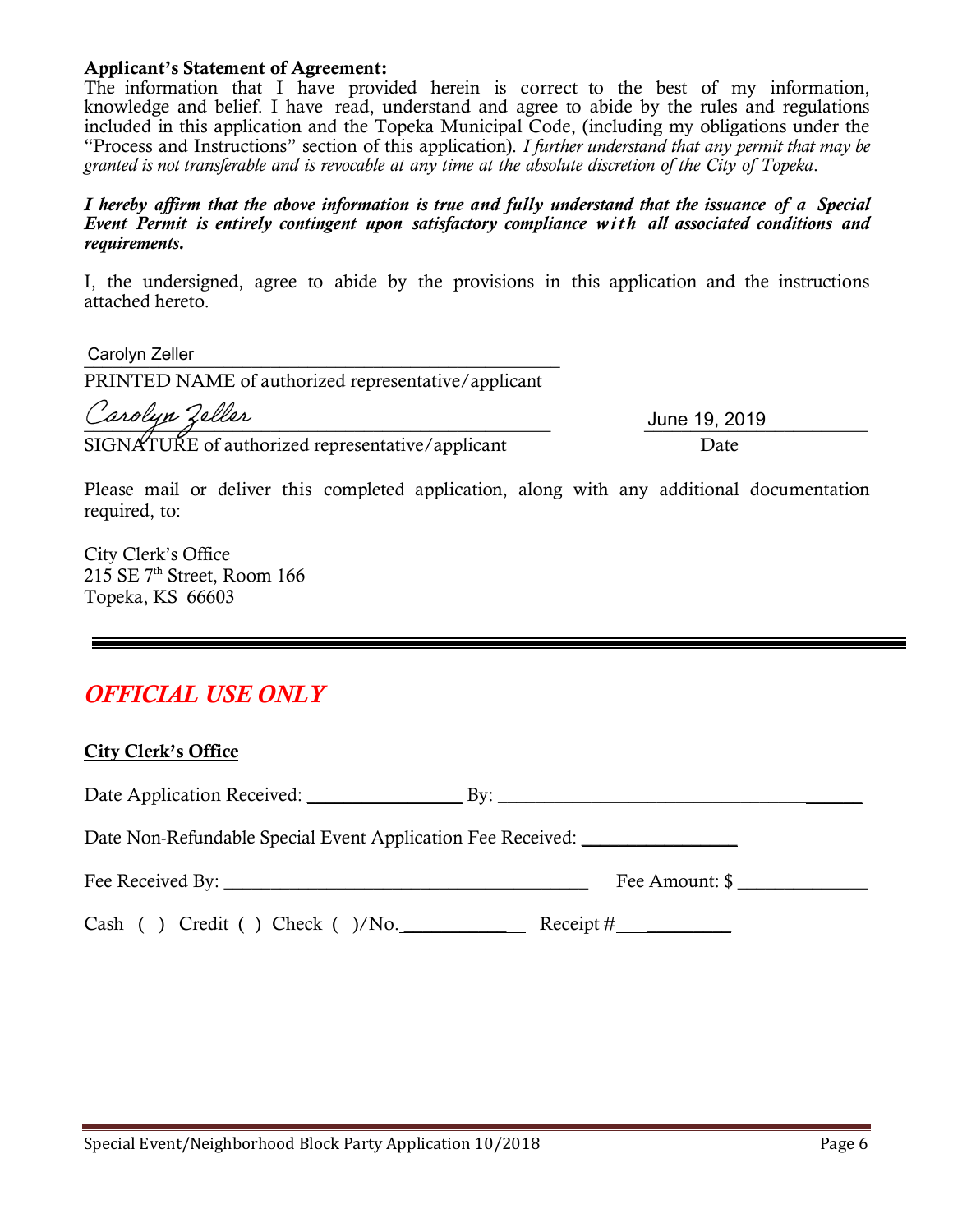



 **Brenda Younger, M.M.C. 785-368-3940 Email: cclerk@topeka.org** 

# *Special Event Debris Deposit Form*

Submit this form, including all supporting documentation and the appropriate fee to: City of Topeka City Clerk's Office; 215 SE 7th Street, Room 166, Topeka, Kansas 66603. For assistance call 785-368-3940 during business hours.

#### PLEASE PRINT

| Name of Event: Making Strides Against Breast Cancer |  |                                                |                          |
|-----------------------------------------------------|--|------------------------------------------------|--------------------------|
| Event Date(s): October 12, 2019                     |  | Estimated attendance: 500                      |                          |
| Location of Event: South statehouse grounds         |  |                                                |                          |
| Name of Authorized Representative: Carolyn Zeller   |  |                                                |                          |
| Address: 1315 SW Arrowhead Road                     |  | State: $\frac{\text{KS}}{\text{K}}$ Zip: 66604 |                          |
|                                                     |  |                                                | Cell Phone: 785.313.5036 |
| Email: carolyn.zeller@cancer.org                    |  |                                                |                          |

A debris deposit is required for each special event in the following amount:

\$250 - Less than 5,000 people in attendance \$500 - More than 5,000 people in attendance

The purpose of the deposit is to ensure that normal traffic flow and access is restored to the area in a prompt manner and that the site(s) is returned to its former condition (normal wear and tear excepted). If not, the deposit will be forfeited and approval of special event permits may be withheld in the future.

All debris must be removed from the street(s) and/ or right-of-way within 30 minutes after the ending time noted on the event permit; and

All other associated clean-up must be completed within 12 hours after the ending time noted on the event permit.

A post-event inspection will be conducted by City staff and if all cleanup requirements have been met you will receive a refund within two (2) weeks.

| How would you like to receive your refund check? $\Box$ PICK UP at Clerk's Office | $M_{\text{Bv}}$ MAIL |
|-----------------------------------------------------------------------------------|----------------------|
|-----------------------------------------------------------------------------------|----------------------|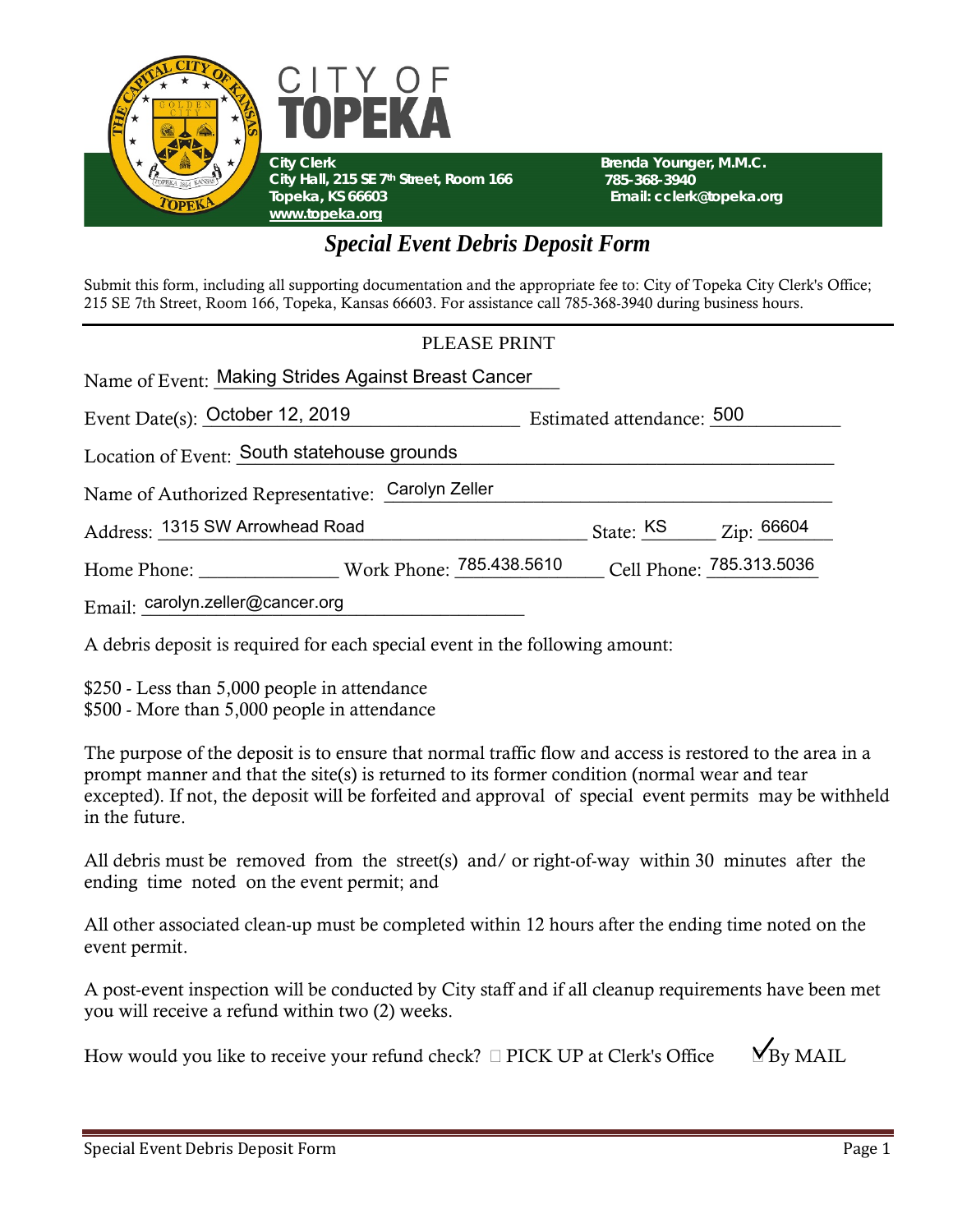Applicant's Statement of Agreement:

I have read, understand and agree to regulations outlined in this form and the Topeka Municipal Code associated with the cleanup of my event.

*I hereby affirm that the above information is true and /fully understand that the Special Event Debris Deposit refund is entirely contingent upon satisfactory compliance with all associated conditions and requirements.*

| PRINTED NAME of authorized representative/applicant         |
|-------------------------------------------------------------|
| June 19, 2019                                               |
| Date                                                        |
|                                                             |
|                                                             |
|                                                             |
|                                                             |
| $Cash() Credit() Check() No.$ Receipt #                     |
| APPROVAL TO ISSUE REFUND OF DEBRIS DEPOSIT: YES NO<br>DATE: |
|                                                             |
|                                                             |